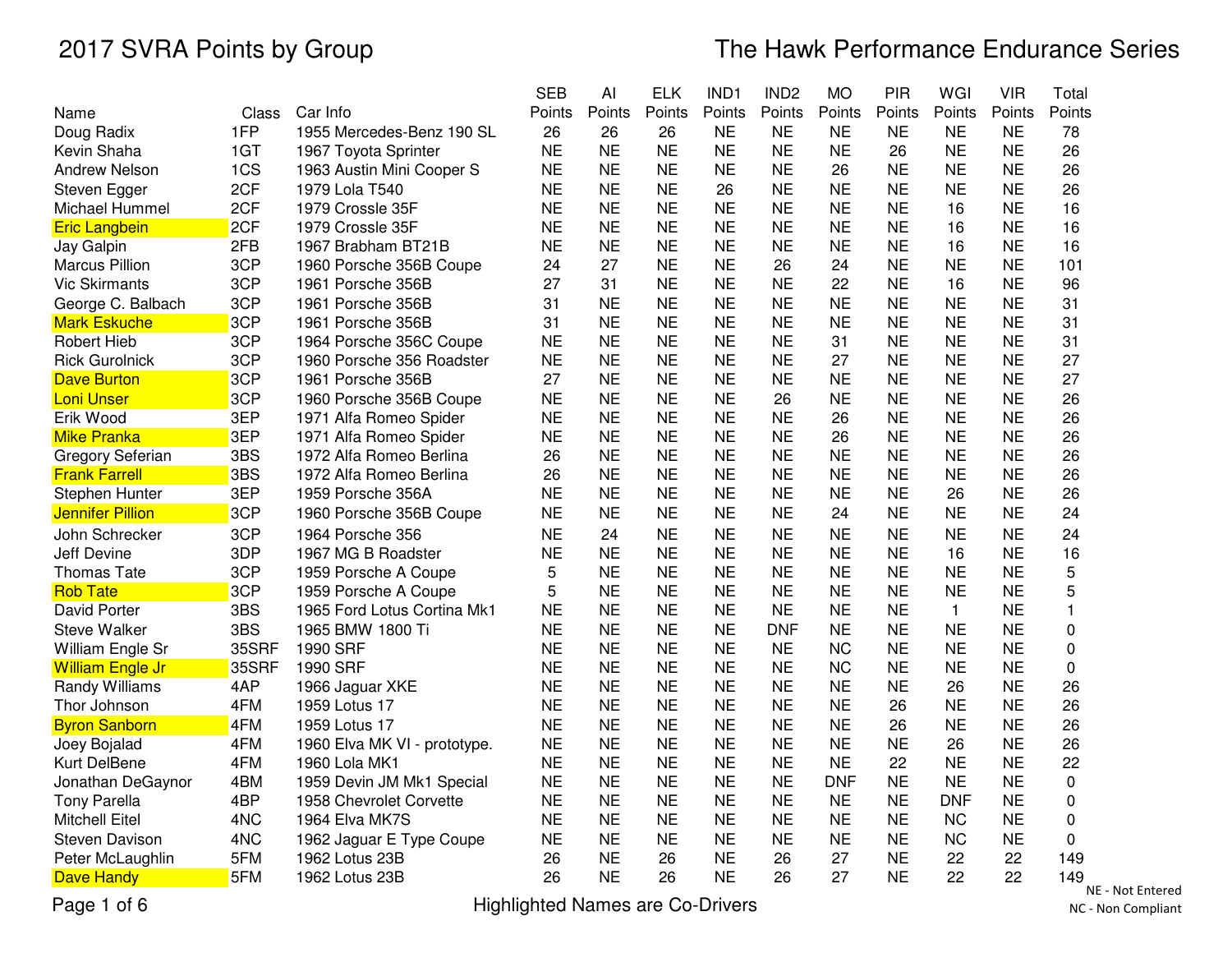|                          |       |                                 | <b>SEB</b> | AI        | <b>ELK</b> | IND1      | IND <sub>2</sub> | <b>MO</b> | PIR       | WGI       | <b>VIR</b> | Total  |
|--------------------------|-------|---------------------------------|------------|-----------|------------|-----------|------------------|-----------|-----------|-----------|------------|--------|
| Name                     | Class | Car Info                        | Points     | Points    | Points     | Points    | Points           | Points    | Points    | Points    | Points     | Points |
| <b>Travis Engen</b>      | 5FM   | 1962 Lotus 23B                  | 22         | <b>NE</b> | <b>NE</b>  | <b>NE</b> | <b>NE</b>        | <b>NE</b> | <b>NE</b> | 26        | 26         | 74     |
| Michael Moss             | 5ASR  | 1969 Lola T70 Mk3 B             | <b>NE</b>  | <b>NE</b> | <b>NE</b>  | <b>NE</b> | <b>NE</b>        | 26        | <b>NE</b> | 26        | <b>NE</b>  | 52     |
| <b>Bud Bennett</b>       | 5ASR  | 1969 Lola T70 Mk3 B             | <b>NE</b>  | <b>NE</b> | <b>NE</b>  | <b>NE</b> | <b>NE</b>        | 26        | <b>NE</b> | 26        | <b>NE</b>  | 52     |
| Graham Adelman           | 5FM   | 1962 Lotus 23B                  | <b>NE</b>  | <b>NE</b> | <b>NE</b>  | <b>NE</b> | <b>NE</b>        | 31        | <b>NE</b> | <b>NE</b> | <b>NE</b>  | 31     |
| <b>Owen Adelman</b>      | 5FM   | 1962 Lotus 23B                  | <b>NE</b>  | <b>NE</b> | <b>NE</b>  | <b>NE</b> | <b>NE</b>        | 31        | <b>NE</b> | <b>NE</b> | <b>NE</b>  | 31     |
| <b>Phil Mulacek</b>      | 5GT   | 1964 Shelby 289 Cobra           | <b>NE</b>  | 26        | <b>NE</b>  | <b>NE</b> | <b>NE</b>        | <b>NE</b> | <b>NE</b> | <b>NE</b> | <b>NE</b>  | 26     |
| Greg Heacock             | 5BSR  | 1967 Costin Nathan GT           | <b>NE</b>  | <b>NE</b> | <b>NE</b>  | <b>NE</b> | <b>NE</b>        | <b>NE</b> | 26        | <b>NE</b> | <b>NE</b>  | 26     |
| <b>Arthur Cook</b>       | 5FM   | 1965 Elva MK 8                  | <b>NE</b>  | <b>NE</b> | <b>NE</b>  | <b>NE</b> | <b>NE</b>        | <b>NE</b> | 26        | <b>NE</b> | <b>NE</b>  | 26     |
| <b>Cliff White</b>       | 5SRF  | 1991 SRF                        | <b>NE</b>  | <b>NE</b> | <b>NE</b>  | <b>NE</b> | 26               | <b>NE</b> | <b>NE</b> | <b>NE</b> | <b>NE</b>  | 26     |
| <b>Richard Baldwin</b>   | 5SRF  | 2005 SRF                        | <b>NE</b>  | <b>NE</b> | <b>NE</b>  | <b>NE</b> | 22               | <b>NE</b> | <b>NE</b> | <b>NE</b> | <b>NE</b>  | 22     |
| David Baughman           | 5FM   | 1969 Nerus F100                 | <b>NE</b>  | <b>NE</b> | <b>NE</b>  | <b>NE</b> | <b>NE</b>        | 5         | <b>NE</b> | <b>NE</b> | <b>NE</b>  | 5      |
| <b>Bruce Domeck</b>      | 5FM   | 1969 Nerus F100                 | <b>NE</b>  | <b>NE</b> | <b>NE</b>  | <b>NE</b> | <b>NE</b>        | 5         | <b>NE</b> | <b>NE</b> | <b>NE</b>  | 5      |
| John Cloud               | 6TA   | 1970 Ford Boss 302              | 31         | <b>NE</b> | 27         | <b>NE</b> | <b>NE</b>        | 27        | <b>NE</b> | 26        | 26         | 137    |
| <b>Patrick Sessions</b>  | 6BP   | 1966 Shelby GT350               | 26         | <b>NE</b> | <b>NE</b>  | <b>NE</b> | 27               | <b>NE</b> | <b>NE</b> | 24        | 24         | 101    |
| Shannon Ivey             | 6TA   | 1967 Chevrolet Camaro SS        | 27         | <b>NE</b> | 31         | <b>NE</b> | 26               | <b>NE</b> | <b>NE</b> | <b>NE</b> | <b>NE</b>  | 84     |
| Colby Hillman            | 6AP   | 1969 Chevrolet Corvette         | <b>NE</b>  | <b>NE</b> | <b>NE</b>  | <b>NE</b> | <b>NE</b>        | <b>NE</b> | <b>NE</b> | 26        | 26         | 52     |
| <b>Ed Sevadjian</b>      | 6AP   | 1969 Chevrolet Corvette         | <b>NE</b>  | <b>NE</b> | <b>NE</b>  | <b>NE</b> | <b>NE</b>        | <b>NE</b> | <b>NE</b> | 26        | 26         | 52     |
| <b>Peter Argetsinger</b> | 6BP   | 1966 Shelby GT350               | 26         | <b>NE</b> | <b>NE</b>  | <b>NE</b> | <b>NE</b>        | <b>NE</b> | <b>NE</b> | 24        | <b>NE</b>  | 50     |
| Alain Vinson             | 6BP   | 1966 Shelby GT350               | <b>NE</b>  | 26        | <b>NE</b>  | <b>NE</b> | 24               | <b>NE</b> | <b>NE</b> | NE        | <b>NE</b>  | 50     |
| <b>Richard Kurtz</b>     | 6TA   | 1965 Ford Mustang               | <b>NE</b>  | <b>NE</b> | 24         | <b>NE</b> | <b>NE</b>        | <b>NE</b> | <b>NE</b> | 22        | <b>NE</b>  | 46     |
| Jeremiah Altermatt       | 6TA   | 1965 Ford Mustang               | <b>NE</b>  | <b>NE</b> | 24         | <b>NE</b> | <b>NE</b>        | <b>NE</b> | <b>NE</b> | 22        | <b>NE</b>  | 46     |
| Debbie Cloud             | 6BP   | 1966 Shelby GT350               | <b>NE</b>  | <b>NE</b> | <b>NE</b>  | <b>NE</b> | <b>NE</b>        | <b>NE</b> | <b>NE</b> | 19        | 27         | 46     |
| <b>Sterling Mulacek</b>  | 6BP   | 1966 Shelby GT350               | <b>NE</b>  | 22        | <b>NE</b>  | <b>NE</b> | 21               | <b>NE</b> | <b>NE</b> | <b>NE</b> | <b>NE</b>  | 43     |
| <b>Gary Moore</b>        | 6BP   | 1965 Shelby GT350               | <b>NE</b>  | <b>NE</b> | <b>NE</b>  | <b>NE</b> | 31               | <b>NE</b> | <b>NE</b> | 5         | <b>NE</b>  | 36     |
| <b>Curt Vogt</b>         | 6BP   | 1965 Shelby GT350               | <b>NE</b>  | <b>NE</b> | <b>NE</b>  | <b>NE</b> | <b>NE</b>        | <b>NE</b> | <b>NE</b> | 5         | 27         | 32     |
| Christopher Stillwell    | 6TA   | 1968 Ford Mustang               | <b>NE</b>  | <b>NE</b> | <b>NE</b>  | <b>NE</b> | <b>NE</b>        | 31        | <b>NE</b> | <b>NE</b> | <b>NE</b>  | 31     |
| Norm Daniels             | 6AP   | 1968 Chevrolet Camaro           | <b>NE</b>  | <b>NE</b> | <b>NE</b>  | <b>NE</b> | <b>NE</b>        | <b>NE</b> | 31        | <b>NE</b> | <b>NE</b>  | 31     |
| <b>Matt Euson</b>        | 6BP   | 1965 Shelby GT350               | <b>NE</b>  | <b>NE</b> | <b>NE</b>  | <b>NE</b> | 31               | <b>NE</b> | <b>NE</b> | <b>NE</b> | <b>NE</b>  | 31     |
| <b>Matt Crandall</b>     | 6AP   | 1968 Chevrolet Camaro           | <b>NE</b>  | <b>NE</b> | <b>NE</b>  | <b>NE</b> | <b>NE</b>        | <b>NE</b> | 31        | <b>NE</b> | <b>NE</b>  | 31     |
| <b>Rick Mooney</b>       | 6BP   | 1968 Chevrolet Corvette Roadste | <b>NE</b>  | <b>NE</b> | <b>NE</b>  | <b>NE</b> | <b>NE</b>        | <b>NE</b> | <b>NE</b> | 31        | <b>NE</b>  | 31     |
| George Del Canto         | 6TA   | 1969 Ford Mustang               | 5          | <b>NE</b> | <b>NE</b>  | <b>NE</b> | <b>NE</b>        | 24        | <b>NE</b> | NE        | <b>NE</b>  | 29     |
| <b>Cameron Healy</b>     | 6AP   | 1974 Porsche 911 RS 3.0         | <b>NE</b>  | <b>NE</b> | <b>NE</b>  | <b>NE</b> | <b>NE</b>        | <b>NE</b> | 27        | <b>NE</b> | <b>NE</b>  | 27     |
| Stephen Seitz            | 6BP   | 1965 Ford Mustang               | <b>NE</b>  | <b>NE</b> | <b>NE</b>  | <b>NE</b> | <b>NE</b>        | <b>NE</b> | <b>NE</b> | 27        | <b>NE</b>  | 27     |
| Jeffrey Garrett          | 6AS   | 1967 Ford Mustang               | <b>NE</b>  | <b>NE</b> | <b>NE</b>  | <b>NE</b> | <b>NE</b>        | <b>NE</b> | <b>NE</b> | 26        | <b>NE</b>  | 26     |
| Jacqulyn Mincheff        | 6AP   | 1969 Chevrolet Corvette         | <b>NE</b>  | <b>NE</b> | <b>NE</b>  | <b>NE</b> | <b>NE</b>        | <b>NE</b> | 24        | <b>NE</b> | <b>NE</b>  | 24     |
| <b>Jeff Gamroth</b>      | 6AP   | 1969 Chevrolet Corvette         | <b>NE</b>  | <b>NE</b> | <b>NE</b>  | <b>NE</b> | <b>NE</b>        | <b>NE</b> | 24        | <b>NE</b> | <b>NE</b>  | 24     |
| Simon Lane               | 6TA   | 1968 Chevrolet Camaro           | 24         | <b>NE</b> | <b>NE</b>  | <b>NE</b> | <b>NE</b>        | <b>NE</b> | <b>NE</b> | <b>NE</b> | <b>NE</b>  | 24     |
| <b>Bernie Codosh</b>     | 6TA   | 1968 Chevrolet Camaro           | 24         | <b>NE</b> | <b>NE</b>  | <b>NE</b> | <b>NE</b>        | <b>NE</b> | <b>NE</b> | <b>NE</b> | <b>NE</b>  | 24     |
| Eve Mincheff             | 6AP   | 1969 Chevrolet Corvette         | <b>NE</b>  | <b>NE</b> | <b>NE</b>  | <b>NE</b> | <b>NE</b>        | <b>NE</b> | 22        | <b>NE</b> | <b>NE</b>  | 22     |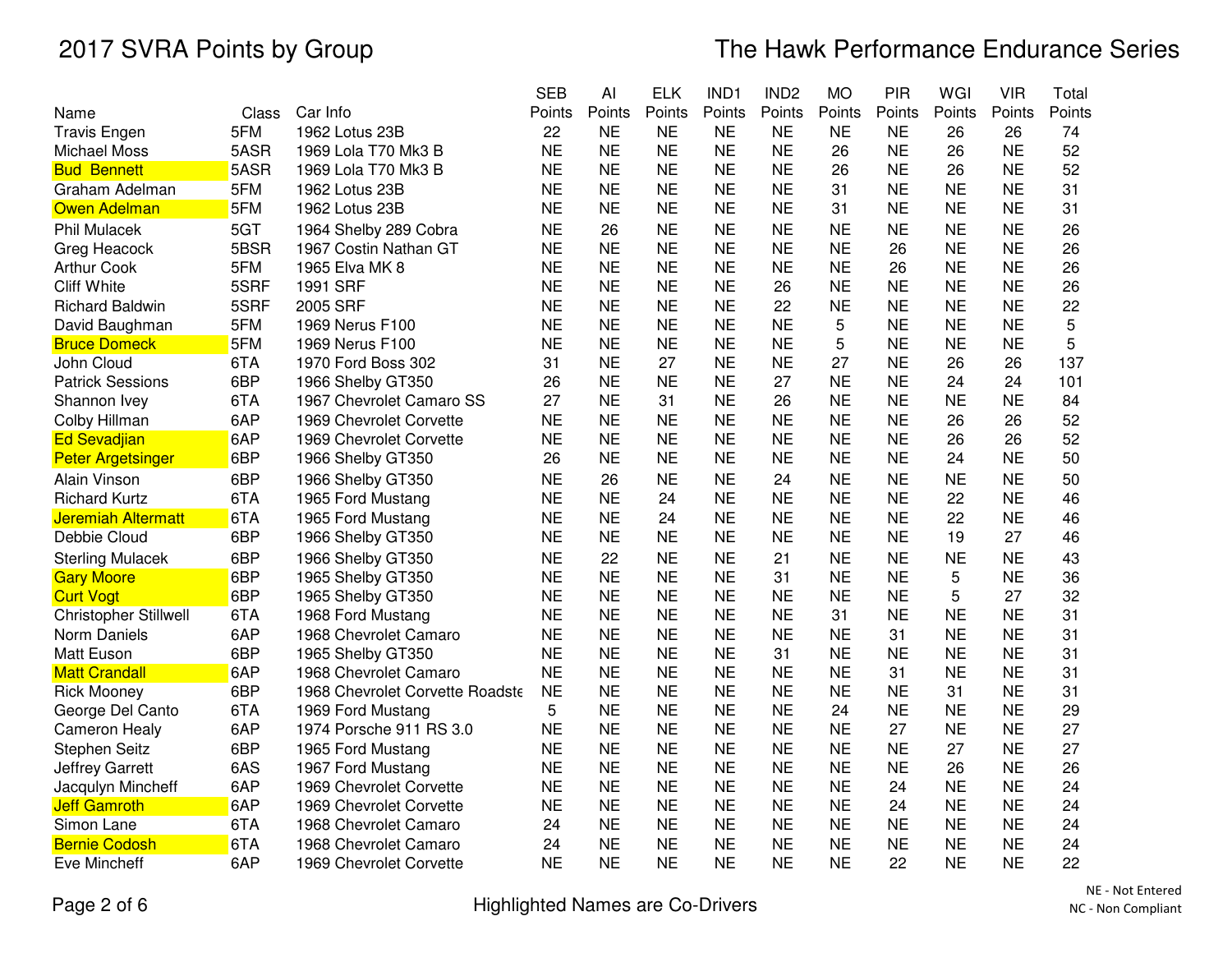|                        |                  |                             | <b>SEB</b> | Al        | <b>ELK</b> | IND1      | IND <sub>2</sub> | <b>MO</b> | PIR       | WGI        | <b>VIR</b> | Total       |
|------------------------|------------------|-----------------------------|------------|-----------|------------|-----------|------------------|-----------|-----------|------------|------------|-------------|
| Name                   | Class            | Car Info                    | Points     | Points    | Points     | Points    | Points           | Points    | Points    | Points     | Points     | Points      |
| <b>Richard De Wolf</b> | 6AP              | 1969 Chevrolet Corvette     | <b>NE</b>  | <b>NE</b> | <b>NE</b>  | <b>NE</b> | <b>NE</b>        | <b>NE</b> | 22        | <b>NE</b>  | <b>NE</b>  | 22          |
| <b>Jeff Neathery</b>   | 6AS              | 1966 Ford Mustang Notchback | <b>NE</b>  | <b>NE</b> | <b>NE</b>  | <b>NE</b> | <b>NE</b>        | <b>NE</b> | <b>NE</b> | 22         | <b>NE</b>  | 22          |
| Bill Feaster           | 6TA              | 1967 Chevrolet Camaro       | <b>NE</b>  | <b>NE</b> | <b>NE</b>  | <b>NE</b> | 22               | <b>NE</b> | <b>NE</b> | <b>NE</b>  | <b>NE</b>  | 22          |
| Carlus Gann            | 6AP              | 1970 Ford Boss 302          | 22         | <b>NE</b> | <b>NE</b>  | <b>NE</b> | <b>NE</b>        | <b>NE</b> | <b>NE</b> | <b>NE</b>  | <b>NE</b>  | 22          |
| <b>Dennis Olthoff</b>  | 6TA              | 1967 Chevrolet Camaro       | <b>NE</b>  | <b>NE</b> | <b>NE</b>  | <b>NE</b> | 22               | <b>NE</b> | <b>NE</b> | <b>NE</b>  | <b>NE</b>  | 22          |
| James Heck             | 6BP              | 1964 Chevrolet Corvette     | <b>NE</b>  | <b>NE</b> | <b>NE</b>  | <b>NE</b> | <b>NE</b>        | <b>NE</b> | <b>NE</b> | 22         | <b>NE</b>  | 22          |
| <b>Mike Rife</b>       | 6BP              | 1964 Chevrolet Corvette     | <b>NE</b>  | <b>NE</b> | <b>NE</b>  | <b>NE</b> | <b>NE</b>        | <b>NE</b> | <b>NE</b> | 22         | <b>NE</b>  | 22          |
| David Lasco            | 6BP              | 1966 Shelby Mustang         | <b>NE</b>  | <b>NE</b> | <b>NE</b>  | <b>NE</b> | 22               | <b>NE</b> | <b>NE</b> | <b>NE</b>  | <b>NE</b>  | 22          |
| Rob Albino             | 6AS              | 1967 Sunbeam Tiger          | <b>DNF</b> | <b>NE</b> | <b>NE</b>  | <b>NE</b> | <b>NE</b>        | <b>NE</b> | <b>NE</b> | 21         | <b>NE</b>  | 21          |
| <b>Phil Mulacek</b>    | 6BP              | 1967 Shelby GT350           | <b>NE</b>  | <b>NE</b> | <b>NE</b>  | <b>NE</b> | 20               | <b>NE</b> | <b>NE</b> | <b>NE</b>  | <b>NE</b>  | 20          |
| <b>Burton August</b>   | 6BP              | 1966 Ford Mustang           | <b>NE</b>  | <b>NE</b> | <b>NE</b>  | <b>NE</b> | <b>NE</b>        | <b>NE</b> | <b>NE</b> | 20         | <b>NE</b>  | 20          |
| <b>Wes Burton</b>      | 6BP              | 1966 Shelby GT350           | <b>NE</b>  | <b>NE</b> | <b>NE</b>  | <b>NE</b> | <b>NE</b>        | <b>NE</b> | <b>NE</b> | 19         | <b>NE</b>  | 19          |
| <b>Curt Kallberg</b>   | 6AP              | 1972 Chevrolet Corvette     | <b>NE</b>  | <b>NE</b> | <b>NE</b>  | <b>NE</b> | <b>NE</b>        | <b>NE</b> | 5         | <b>NE</b>  | <b>NE</b>  | 5           |
| <b>Gary Bockman</b>    | 6AP              | 1972 Chevrolet Corvette     | <b>NE</b>  | <b>NE</b> | <b>NE</b>  | <b>NE</b> | <b>NE</b>        | <b>NE</b> | 5         | <b>NE</b>  | <b>NE</b>  | 5           |
| Donald Simmons         | 6NC              | 1983 Porsche 911 SC         | <b>NE</b>  | <b>NE</b> | <b>NE</b>  | <b>NE</b> | <b>NE</b>        | <b>NE</b> | <b>NE</b> | <b>NC</b>  | <b>NE</b>  | $\mathbf 0$ |
| <b>Eric Zitza</b>      | 6NC              | 1983 Porsche 911 SC         | <b>NE</b>  | <b>NE</b> | <b>NE</b>  | <b>NE</b> | <b>NE</b>        | <b>NE</b> | <b>NE</b> | <b>NC</b>  | <b>NE</b>  | 0           |
| David Hutchings        | 6NC              | 1972 Porsche 911            | <b>NE</b>  | <b>NE</b> | <b>NE</b>  | <b>NE</b> | <b>NE</b>        | <b>NC</b> | <b>NE</b> | <b>NE</b>  | <b>NE</b>  | $\mathbf 0$ |
| Kristian Taylor        | 6NC              | 1980 Porsche 911SC          | <b>NE</b>  | <b>NE</b> | <b>NE</b>  | <b>NE</b> | <b>NE</b>        | <b>NE</b> | <b>NE</b> | <b>NC</b>  | <b>NE</b>  | $\mathbf 0$ |
| James Glass            | 6AP              | 1971 Chevrolet Corvette     | <b>NE</b>  | <b>NE</b> | <b>NE</b>  | <b>NE</b> | <b>NE</b>        | <b>NE</b> | <b>NE</b> | <b>DNF</b> | <b>NE</b>  | $\mathbf 0$ |
| <b>Pete Halsmer</b>    | 6AP              | 1971 Chevrolet Corvette     | <b>NE</b>  | <b>NE</b> | <b>NE</b>  | <b>NE</b> | <b>NE</b>        | <b>NE</b> | <b>NE</b> | <b>DNF</b> | <b>NE</b>  | $\mathbf 0$ |
| Peter McLaughlin       | 7BSR             | 1979 Cicale/Ralt RT1 CanAm  | 26         | <b>NE</b> | 31         | <b>NE</b> | 26               | 26        | <b>NE</b> | <b>NE</b>  | <b>NE</b>  | 109         |
| Henry Payne IV         | <b>7S2</b>       | 1988 Lola T88-90            | <b>NE</b>  | <b>NE</b> | 24         | <b>NE</b> | <b>NE</b>        | 31        | <b>NE</b> | <b>NE</b>  | <b>NE</b>  | 55          |
| <b>Henry Payne V</b>   | <b>7S2</b>       | 1988 Lola T88-90            | <b>NE</b>  | <b>NE</b> | 24         | <b>NE</b> | <b>NE</b>        | 31        | <b>NE</b> | <b>NE</b>  | <b>NE</b>  | 55          |
| Mark Clark             | 7VS <sub>2</sub> | 1985 Swift DB2              | <b>NE</b>  | <b>NE</b> | 27         | <b>NE</b> | <b>NE</b>        | <b>NE</b> | <b>NE</b> | 26         | <b>NE</b>  | 53          |
| <b>Justin Frick</b>    | 7BSR             | 1979 Cicale/Ralt RT1 CanAm  | 26         | <b>NE</b> | <b>NE</b>  | <b>NE</b> | <b>NE</b>        | 26        | <b>NE</b> | <b>NE</b>  | <b>NE</b>  | 52          |
| James Farley           | 7BSR             | 1978 Lola 298               | <b>NE</b>  | <b>NE</b> | <b>NE</b>  | <b>NE</b> | <b>NE</b>        | 22        | <b>NE</b> | 26         | <b>NE</b>  | 48          |
| Mark Coombs            | <b>7S2</b>       | 1990 Lola T90/90            | <b>NE</b>  | <b>NE</b> | 27         | <b>NE</b> | <b>NE</b>        | 5         | <b>NE</b> | <b>NE</b>  | <b>NE</b>  | 32          |
| James Cope             | 7VS <sub>2</sub> | 1986 Swift DB2              | <b>NE</b>  | <b>NE</b> | 31         | <b>NE</b> | <b>NE</b>        | <b>NE</b> | <b>NE</b> | <b>NE</b>  | <b>NE</b>  | 31          |
| Jeff Boston            | <b>7S2</b>       | 1990 Lola T90/90            | <b>NE</b>  | <b>NE</b> | 31         | <b>NE</b> | <b>NE</b>        | <b>NE</b> | <b>NE</b> | <b>NE</b>  | <b>NE</b>  | 31          |
| Chip Halverson         | 7BSR             | 1976 Chevron B36            | <b>DNF</b> | <b>NE</b> | 27         | <b>NE</b> | <b>NE</b>        | <b>NE</b> | <b>NE</b> | <b>NE</b>  | <b>NE</b>  | 27          |
| David Hale             | 7VS <sub>2</sub> | 1985 Lola T598              | <b>NE</b>  | <b>NE</b> | <b>NE</b>  | <b>NE</b> | <b>NE</b>        | 26        | <b>NE</b> | <b>NE</b>  | <b>NE</b>  | 26          |
| <b>Rex Gunning</b>     | 7VS <sub>2</sub> | 1985 Lola T598              | <b>NE</b>  | <b>NE</b> | <b>NE</b>  | <b>NE</b> | <b>NE</b>        | 26        | <b>NE</b> | <b>NE</b>  | <b>NE</b>  | 26          |
| Glenn Jividen Jr.      | <b>7S2</b>       | 2000 Carbir CS2             | <b>NE</b>  | <b>NE</b> | <b>NE</b>  | <b>NE</b> | 26               | <b>NE</b> | <b>NE</b> | <b>NE</b>  | <b>NE</b>  | 26          |
| <b>Kirt Bennett</b>    | 7BSR             | 1978 Lola 298               | <b>NE</b>  | <b>NE</b> | <b>NE</b>  | <b>NE</b> | <b>NE</b>        | <b>NE</b> | <b>NE</b> | 26         | <b>NE</b>  | 26          |
| <b>Phil Mulacek</b>    | 7M               | 1967 GT40 MKII              | <b>NE</b>  | <b>NE</b> | <b>NE</b>  | <b>NE</b> | 26               | <b>NE</b> | <b>NE</b> | <b>NE</b>  | <b>NE</b>  | 26          |
| Kurt Fischer           | <b>7S2</b>       | 1987 Swift DB 2             | <b>NE</b>  | <b>NE</b> | <b>NE</b>  | <b>NE</b> | <b>NE</b>        | <b>NE</b> | <b>NE</b> | 26         | <b>NE</b>  | 26          |
| John Harrold           | 7BSR             | 1978 Chevron B36            | <b>NE</b>  | <b>NE</b> | <b>NE</b>  | <b>NE</b> | 22               | <b>NE</b> | <b>NE</b> | <b>NE</b>  | <b>NE</b>  | 22          |
| <b>Ryan Harrold</b>    | 7BSR             | 1978 Chevron B36            | <b>NE</b>  | <b>NE</b> | <b>NE</b>  | <b>NE</b> | 22               | <b>NE</b> | <b>NE</b> | <b>NE</b>  | <b>NE</b>  | 22          |
| C. Skip Pfeffer        | <b>7S2</b>       | 1987 Lola T-8790            | <b>NE</b>  | <b>NE</b> | 22         | <b>NE</b> | <b>NE</b>        | <b>NE</b> | <b>NE</b> | <b>NE</b>  | <b>NE</b>  | 22          |
| Jake Jacobs            | 7BSR             | 1971 Chevron B19            | <b>NE</b>  | <b>NE</b> | <b>NE</b>  | <b>NE</b> | <b>NE</b>        | <b>NE</b> | <b>NE</b> | 22         | <b>NE</b>  | 22          |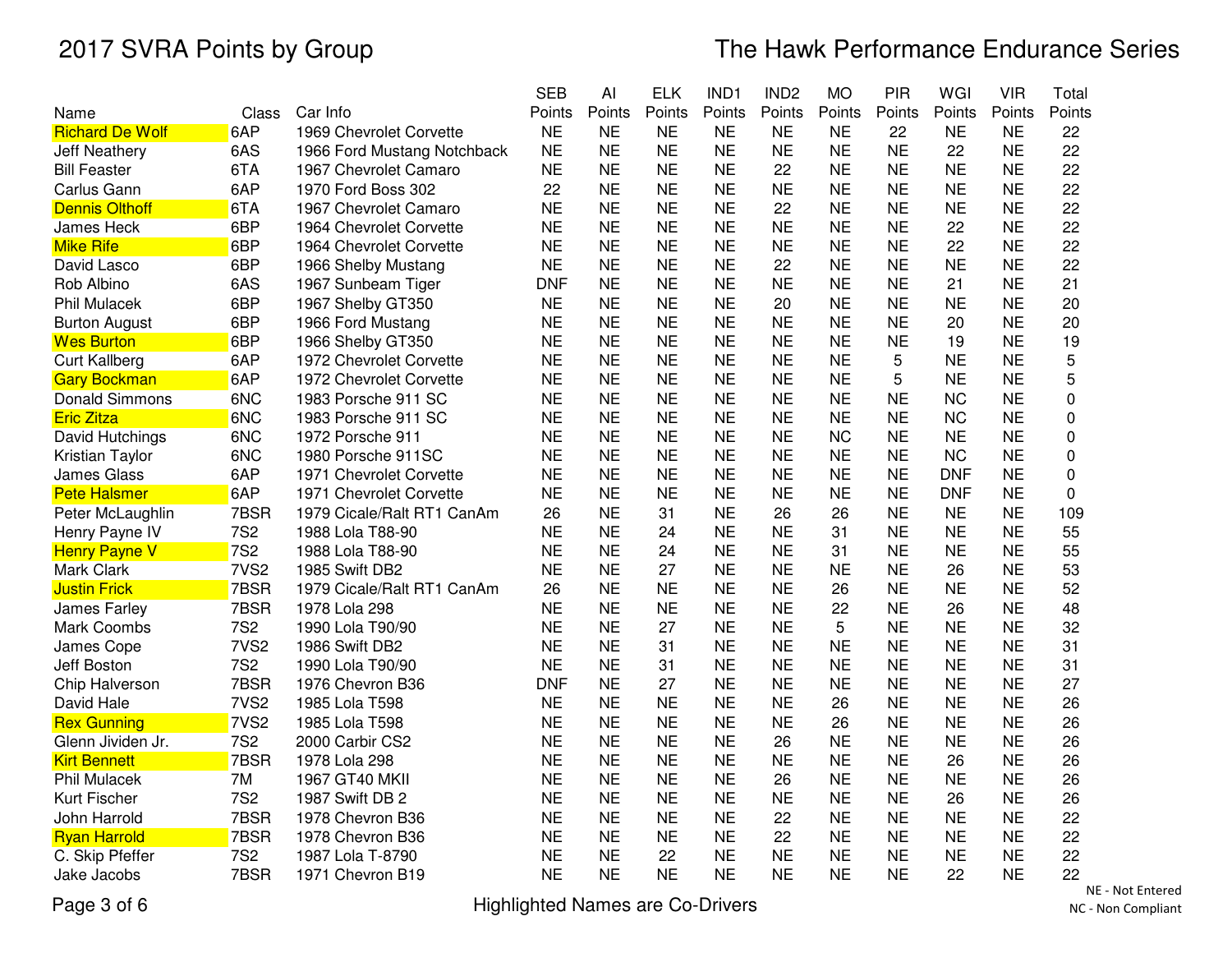|                        |                  |                        | <b>SEB</b> | Al        | <b>ELK</b> | IND1      | IND <sub>2</sub> | <b>MO</b> | PIR       | WGI       | <b>VIR</b> | Total  |
|------------------------|------------------|------------------------|------------|-----------|------------|-----------|------------------|-----------|-----------|-----------|------------|--------|
| Name                   | Class            | Car Info               | Points     | Points    | Points     | Points    | Points           | Points    | Points    | Points    | Points     | Points |
| <b>Craig Faust</b>     | 7VS <sub>2</sub> | 1986 Swift DB2         | <b>NE</b>  | <b>NE</b> | 5          | <b>NE</b> | <b>NE</b>        | <b>NE</b> | <b>NE</b> | <b>NE</b> | <b>NE</b>  | 5      |
| Walter Vollrath        | 7BSR             | 1973 Chevron B23       | <b>NE</b>  | <b>NE</b> | 5          | <b>NE</b> | <b>NE</b>        | <b>NE</b> | <b>NE</b> | <b>NE</b> | <b>NE</b>  | 5      |
| <b>Greg Borland</b>    | 7BSR             | 1973 Chevron B23       | <b>NE</b>  | <b>NE</b> | 5          | <b>NE</b> | <b>NE</b>        | <b>NE</b> | <b>NE</b> | <b>NE</b> | <b>NE</b>  | 5      |
| Paul LaHaye            | <b>7S2</b>       | 1989 Lola T90/90       | <b>NE</b>  | <b>NE</b> | <b>NE</b>  | <b>NE</b> | <b>NE</b>        | 5         | <b>NE</b> | <b>NE</b> | <b>NE</b>  | 5      |
| Jim Kelly              | <b>7S2</b>       | 1989 Lola T90/90       | <b>NE</b>  | <b>NE</b> | <b>NE</b>  | <b>NE</b> | <b>NE</b>        | 5         | <b>NE</b> | <b>NE</b> | <b>NE</b>  | 5      |
| <b>Claude Malette</b>  | <b>7S2</b>       | 1990 Lola T90/91       | <b>DNF</b> | <b>NE</b> | <b>NE</b>  | <b>NE</b> | <b>NE</b>        | <b>NE</b> | <b>NE</b> | <b>NE</b> | <b>NE</b>  | 0      |
| <b>Skott Burkland</b>  | 8BP              | 1969 Porsche 911       | 26         | <b>NE</b> | 27         | <b>NE</b> | 26               | 26        | <b>NE</b> | 22        | 26         | 153    |
| Kristen Poole          | 8CP              | 1970 Porsche 914/6     | 26         | <b>NE</b> | 26         | <b>NE</b> | 26               | 22        | <b>NE</b> | 31        | 22         | 153    |
| <b>Russell Poole</b>   | 8CP              | 1970 Porsche 914/6     | 26         | <b>NE</b> | 26         | <b>NE</b> | 26               | 22        | <b>NE</b> | 31        | 22         | 153    |
| <b>Robert Mocas</b>    | 8DP              | 1969 Alfa Romeo Spider | 26         | <b>NE</b> | <b>NE</b>  | <b>NE</b> | <b>NE</b>        | 26        | <b>NE</b> | 26        | 26         | 104    |
| <b>Tom Briest</b>      | 8AP              | 1970 Porsche 914/6     | <b>NE</b>  | <b>NE</b> | 22         | <b>NE</b> | 26               | 26        | <b>NE</b> | 22        | <b>NE</b>  | 96     |
| Tom Benjamin           | 8BS              | 1969 Alfa Romeo GTV    | 27         | <b>NE</b> | <b>NE</b>  | <b>NE</b> | <b>NE</b>        | <b>NE</b> | <b>NE</b> | <b>NE</b> | 26         | 53     |
| George F. Balbach      | 8AP              | 1966 Porsche 911       | 26         | <b>NE</b> | 26         | <b>NE</b> | <b>NE</b>        | <b>NE</b> | <b>NE</b> | <b>NE</b> | <b>NE</b>  | 52     |
| <b>Hal Nichols</b>     | 8BS              | 1971 Alfa Romeo GTV    | 24         | <b>NE</b> | <b>NE</b>  | <b>NE</b> | <b>NE</b>        | 26        | <b>NE</b> | <b>NE</b> | <b>NE</b>  | 50     |
| Paul Stinson           | 8CP              | 1963 Lotus Super 7     | <b>NE</b>  | <b>NE</b> | <b>NE</b>  | <b>NE</b> | <b>NE</b>        | <b>NE</b> | <b>NE</b> | 5         | 26         | 31     |
| Frank Boucher          | 8BP              | 1969 Porsche 911S      | <b>NE</b>  | <b>NE</b> | 31         | <b>NE</b> | <b>NE</b>        | <b>NE</b> | <b>NE</b> | <b>NE</b> | <b>NE</b>  | 31     |
| Skip Bryan             | 8BS              | 1972 BMW 2002          | 31         | <b>NE</b> | <b>NE</b>  | <b>NE</b> | <b>NE</b>        | <b>NE</b> | <b>NE</b> | <b>NE</b> | <b>NE</b>  | 31     |
| Kadie Casey            | 8CP              | 1966 Lotus Elan        | <b>NE</b>  | <b>NE</b> | <b>NE</b>  | <b>NE</b> | <b>NE</b>        | <b>NE</b> | 26        | <b>NE</b> | <b>NE</b>  | 26     |
| <b>Paul Gaudio</b>     | 8CP              | 1966 Lotus Elan        | <b>NE</b>  | <b>NE</b> | <b>NE</b>  | <b>NE</b> | <b>NE</b>        | <b>NE</b> | 26        | <b>NE</b> | <b>NE</b>  | 26     |
| Richard Jemison        | 8GT              | 1967 Alfa Romeo Duetto | <b>NE</b>  | 26        | <b>NE</b>  | <b>NE</b> | <b>NE</b>        | <b>NE</b> | <b>NE</b> | <b>NE</b> | <b>NE</b>  | 26     |
| Jerry Peters           | 8AP              | 1970 Porsche 914/6 GT  | <b>NE</b>  | 26        | <b>NE</b>  | <b>NE</b> | <b>NE</b>        | <b>NE</b> | <b>NE</b> | <b>NE</b> | <b>NE</b>  | 26     |
| <b>Brady Refenning</b> | 8AP              | 1970 Porsche 914/6 GT  | <b>NE</b>  | 26        | <b>NE</b>  | <b>NE</b> | <b>NE</b>        | <b>NE</b> | <b>NE</b> | <b>NE</b> | <b>NE</b>  | 26     |
| Deborah Briscoe        | 8BS              | 1972 Alfa GTV          | <b>NE</b>  | <b>NE</b> | <b>NE</b>  | <b>NE</b> | <b>NE</b>        | <b>NE</b> | 26        | <b>NE</b> | <b>NE</b>  | 26     |
| Mike Smith             | 8DP              | 1967 Alfa Duetto       | <b>NE</b>  | <b>NE</b> | <b>NE</b>  | <b>NE</b> | <b>NE</b>        | <b>NE</b> | 26        | <b>NE</b> | <b>NE</b>  | 26     |
| <b>Bob Macherione</b>  | 8DP              | 1967 Alfa Duetto       | <b>NE</b>  | <b>NE</b> | <b>NE</b>  | <b>NE</b> | <b>NE</b>        | <b>NE</b> | 26        | <b>NE</b> | <b>NE</b>  | 26     |
| Rob Davenport          | 8BS              | 1972 Alfa Romeo GTV    | <b>NE</b>  | <b>NE</b> | <b>NE</b>  | <b>NE</b> | 26               | <b>NE</b> | <b>NE</b> | <b>NE</b> | <b>NE</b>  | 26     |
| <b>Ray Nichols</b>     | 8BS              | 1971 Alfa Romeo GTV    | <b>NE</b>  | <b>NE</b> | <b>NE</b>  | <b>NE</b> | <b>NE</b>        | 26        | <b>NE</b> | <b>NE</b> | <b>NE</b>  | 26     |
| Rob Hurley             | 8BP              | 1970 Porsche 911S      | <b>NE</b>  | <b>NE</b> | <b>NE</b>  | <b>NE</b> | <b>NE</b>        | <b>NE</b> | <b>NE</b> | 26        | <b>NE</b>  | 26     |
| <b>Jeff Fisher</b>     | 8BP              | 1964 Lotus Elan 26R    | <b>NE</b>  | 26        | <b>NE</b>  | <b>NE</b> | <b>NE</b>        | <b>NE</b> | <b>NE</b> | <b>NE</b> | <b>NE</b>  | 26     |
| Dennis Daugs           | 8BP              | 1965 Porsche 911       | <b>NE</b>  | <b>NE</b> | <b>NE</b>  | <b>NE</b> | <b>NE</b>        | <b>NE</b> | 26        | <b>NE</b> | <b>NE</b>  | 26     |
| <b>Roman Tucker</b>    | 8DP              | 1969 Alfa Romeo Spider | <b>NE</b>  | <b>NE</b> | <b>NE</b>  | <b>NE</b> | <b>NE</b>        | <b>NE</b> | <b>NE</b> | 26        | <b>NE</b>  | 26     |
| Vince Vaccaro          | 8BS              | 1972 Alfa Romeo GTV    | <b>NE</b>  | <b>NE</b> | <b>NE</b>  | <b>NE</b> | <b>NE</b>        | <b>NE</b> | <b>NE</b> | 26        | <b>DNF</b> | 26     |
| Jim Hamblin            | 8AP              | 1968 Porsche 911       | <b>NE</b>  | <b>NE</b> | <b>NE</b>  | <b>NE</b> | <b>NE</b>        | <b>NE</b> | <b>NE</b> | 26        | <b>NE</b>  | 26     |
| <b>Curt Richards</b>   | 8GT              | 1991 BMW 318           | <b>NE</b>  | <b>NE</b> | <b>NE</b>  | <b>NE</b> | <b>NE</b>        | <b>NE</b> | <b>NE</b> | 26        | <b>NE</b>  | 26     |
| Chris DeMinco          | 8CP              | 1979 Mazda RX7         | <b>NE</b>  | <b>NE</b> | <b>NE</b>  | <b>NE</b> | <b>NE</b>        | 26        | <b>NE</b> | <b>NE</b> | <b>NE</b>  | 26     |
| Roy Crowninshield      | 8BS              | 1971 Alfa Romeo GTV    | <b>NE</b>  | <b>NE</b> | <b>NE</b>  | <b>NE</b> | <b>NE</b>        | 22        | <b>NE</b> | <b>NE</b> | <b>NE</b>  | 22     |
| <b>Jeff West</b>       | 8AP              | 1974 Porsche 914/6     | <b>NE</b>  | <b>NE</b> | <b>NE</b>  | <b>NE</b> | <b>NE</b>        | 22        | <b>NE</b> | <b>NE</b> | <b>NE</b>  | 22     |
| <b>Eric Pickering</b>  | 8AP              | 1974 Porsche 914/6     | <b>NE</b>  | <b>NE</b> | <b>NE</b>  | <b>NE</b> | <b>NE</b>        | 22        | <b>NE</b> | <b>NE</b> | <b>NE</b>  | 22     |
| Alex Rorke             | 8CP              | 1965 Lotus Elan        | <b>NE</b>  | <b>NE</b> | 22         | <b>NE</b> | <b>NE</b>        | <b>NE</b> | <b>NE</b> | <b>NE</b> | <b>NE</b>  | 22     |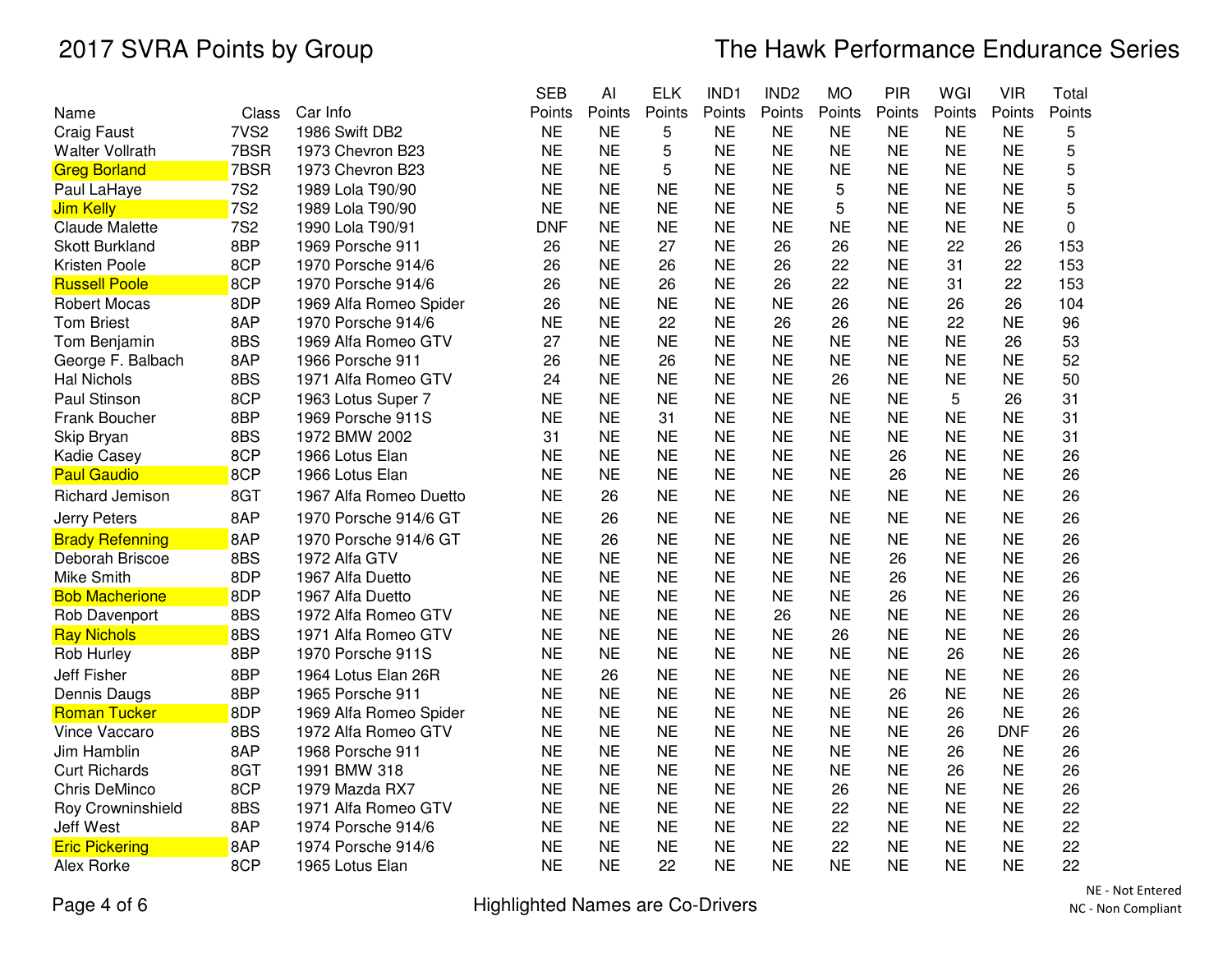|                          |                 |                              | <b>SEB</b> | Al         | <b>ELK</b> | IND1      | IND <sub>2</sub> | <b>MO</b>  | PIR       | WGI        | <b>VIR</b> | Total       |
|--------------------------|-----------------|------------------------------|------------|------------|------------|-----------|------------------|------------|-----------|------------|------------|-------------|
| Name                     | Class           | Car Info                     | Points     | Points     | Points     | Points    | Points           | Points     | Points    | Points     | Points     | Points      |
| <b>Tom Clarke</b>        | 8AP             | 1967 Porsche 911             | <b>NE</b>  | <b>NE</b>  | <b>NE</b>  | NE        | 22               | <b>NE</b>  | NE        | NE         | <b>NE</b>  | 22          |
| <b>Thomas Grudovich</b>  | 8BP             | 1966 Ginetta G4              | <b>NE</b>  | <b>NE</b>  | <b>NE</b>  | <b>NE</b> | <b>NE</b>        | 22         | <b>NE</b> | <b>NE</b>  | <b>NE</b>  | 22          |
| <b>Ron Zitza</b>         | 8AP             | 1970 Porsche 914/6           | <b>NE</b>  | <b>NE</b>  | <b>NE</b>  | <b>NE</b> | <b>NE</b>        | <b>NE</b>  | <b>NE</b> | 22         | <b>NE</b>  | 22          |
| Lisa Hansen              | 8BP             | 1969 Porsche 911S            | <b>NE</b>  | <b>NE</b>  | 5          | <b>NE</b> | <b>NE</b>        | <b>NE</b>  | <b>NE</b> | <b>NE</b>  | <b>NE</b>  | 5           |
| Joe Viola                | 8CP             | 1972 Datsun 240Z             | <b>NE</b>  | <b>NE</b>  | <b>NE</b>  | <b>NE</b> | <b>NE</b>        | <b>NE</b>  | <b>NE</b> | 5          | <b>NE</b>  | 5           |
| John Higgins             | 8NC             | 1975 Porsche 911             | <b>NE</b>  | <b>NE</b>  | <b>NE</b>  | <b>NE</b> | <b>NE</b>        | <b>NC</b>  | <b>NE</b> | <b>NE</b>  | <b>NE</b>  | 0           |
| <b>Kelly Williams</b>    | 8NC             | 1975 Porsche 911             | <b>NE</b>  | <b>NE</b>  | <b>NE</b>  | <b>NE</b> | <b>NE</b>        | <b>NC</b>  | <b>NE</b> | <b>NE</b>  | <b>NE</b>  | 0           |
| <b>Jeff Mitchell</b>     | 8RS             | 1974 BMW 2002                | <b>NE</b>  | <b>NE</b>  | <b>NE</b>  | <b>NE</b> | <b>NE</b>        | <b>DNF</b> | <b>NE</b> | <b>NE</b>  | <b>NE</b>  | 0           |
| <b>Richard Sneed</b>     | 8BP             | 1970 Porsche 911             | <b>DNF</b> | <b>NE</b>  | <b>NE</b>  | <b>NE</b> | <b>NE</b>        | <b>NE</b>  | <b>NE</b> | <b>NE</b>  | <b>NE</b>  | $\mathbf 0$ |
| Houghton Smith           | 8AP             | 1978 Datsun 280 Z            | <b>NE</b>  | <b>DNF</b> | <b>NE</b>  | <b>NE</b> | <b>NE</b>        | <b>NE</b>  | <b>NE</b> | <b>NE</b>  | <b>NE</b>  | 0           |
| <b>David Perelle</b>     | 8AP             | 1978 Datsun 280 Z            | <b>NE</b>  | <b>DNF</b> | <b>NE</b>  | <b>NE</b> | <b>NE</b>        | <b>NE</b>  | <b>NE</b> | <b>NE</b>  | <b>NE</b>  | $\mathbf 0$ |
| <b>Bruce Hamilton</b>    | 9F1             | 2008 Dallara Infinity        | <b>NE</b>  | <b>NE</b>  | <b>NE</b>  | <b>NE</b> | 26               | <b>NE</b>  | <b>NE</b> | 26         | <b>NE</b>  | 52          |
| Joel Quadracci           | 9F1             | 1997 Lola T97/20             | <b>NE</b>  | <b>NE</b>  | 26         | <b>NE</b> | <b>NE</b>        | <b>NE</b>  | <b>NE</b> | <b>NE</b>  | <b>NE</b>  | 26          |
| Alain Matrat             | 9F <sub>2</sub> | 1987 Martini MK 53 Super Vee | <b>NE</b>  | <b>NE</b>  | <b>NE</b>  | <b>NE</b> | <b>NE</b>        | <b>NE</b>  | <b>NE</b> | 26         | <b>NE</b>  | 26          |
| <b>Toni Kasemets</b>     | 9F1             | 2008 Dallara Infinity        | <b>NE</b>  | <b>NE</b>  | <b>NE</b>  | <b>NE</b> | <b>NE</b>        | <b>NE</b>  | <b>NE</b> | 26         | <b>NE</b>  | 26          |
| <b>Lyn St James</b>      | 9F1             | 2008 Dallara Infinity        | <b>NE</b>  | <b>NE</b>  | <b>NE</b>  | <b>NE</b> | 26               | <b>NE</b>  | <b>NE</b> | <b>NE</b>  | <b>NE</b>  | 26          |
| Hanna Zellers            | 9F1             | 2006 Mazda Swift 016         | <b>DNF</b> | <b>NE</b>  | <b>NE</b>  | <b>NE</b> | <b>NE</b>        | <b>NE</b>  | <b>NE</b> | <b>NE</b>  | <b>NE</b>  | $\mathbf 0$ |
| John Cloud               | 10GT4           | 2000 Ford Mustang Cobra      | 5          | <b>NE</b>  | 26         | <b>NE</b> | <b>NE</b>        | 26         | <b>NE</b> | 22         | <b>NE</b>  | 79          |
| Steven Davison           | 10GT4           | 2009 Aston Martin GT4        | 5          | <b>NE</b>  | <b>NE</b>  | <b>NE</b> | 31               | <b>NE</b>  | <b>NE</b> | <b>NC</b>  | 26         | 62          |
| Debbie Cloud             | 10SC3           | 2006 Ford Fusion SC          | <b>NE</b>  | <b>NE</b>  | 26         | <b>NE</b> | <b>NE</b>        | <b>DNF</b> | <b>NE</b> | 26         | <b>NE</b>  | 52          |
| <b>David Russell</b>     | 10GT4           | 2009 Aston Martin GT4        | <b>NE</b>  | <b>NE</b>  | <b>NE</b>  | <b>NE</b> | 31               | <b>NE</b>  | <b>NE</b> | 21         | <b>NE</b>  | 52          |
| <b>Bradley Gray</b>      | 10GT4           | 2004 Mustang Cobra           | <b>NE</b>  | <b>NE</b>  | <b>NE</b>  | <b>NE</b> | <b>NE</b>        | <b>NE</b>  | <b>NE</b> | 19         | 22         | 41          |
| Eric Lux                 | 10GT4           | 2011 Mercedes SLS            | NE         | <b>NE</b>  | <b>NE</b>  | <b>NE</b> | <b>NE</b>        | <b>NE</b>  | NE        | 31         | NE         | 31          |
| Francesco Melandri       | 10GT4           | 1996 Porsche 993 TT          | 31         | <b>NE</b>  | <b>NE</b>  | <b>NE</b> | <b>NE</b>        | <b>NE</b>  | <b>NE</b> | <b>NE</b>  | <b>NE</b>  | 31          |
| Marc Montour             | 10GT4           | 2012 Aston Martin GT3        | <b>NE</b>  | <b>NE</b>  | <b>NE</b>  | <b>NE</b> | <b>NE</b>        | <b>NE</b>  | <b>NE</b> | 27         | <b>NE</b>  | 27          |
| <b>LP Montour</b>        | 10GT4           | 2012 Aston Martin GT3        | <b>NE</b>  | <b>NE</b>  | <b>NE</b>  | <b>NE</b> | <b>NE</b>        | <b>NE</b>  | <b>NE</b> | 27         | <b>NE</b>  | 27          |
| Dirk Leuenberger         | 10GT4           | 2010 Dodge Viper             | <b>NE</b>  | <b>NE</b>  | <b>NE</b>  | <b>NE</b> | 27               | <b>NE</b>  | <b>NE</b> | <b>NE</b>  | <b>NE</b>  | 27          |
| Ken McKinnon             | 10GT2           | 1972 Porsche 911 RSR         | 26         | <b>NE</b>  | <b>NE</b>  | <b>NE</b> | <b>NE</b>        | <b>NE</b>  | <b>NE</b> | <b>NE</b>  | <b>NE</b>  | 26          |
| <b>Mike Bruns</b>        | 10GT2           | 1972 Porsche 911 RSR         | 26         | <b>NE</b>  | <b>NE</b>  | <b>NE</b> | <b>NE</b>        | <b>NE</b>  | <b>NE</b> | <b>NE</b>  | <b>NE</b>  | 26          |
| Dick Howe                | 10GT2           | 1989 Ford Mustang            | <b>NE</b>  | <b>NE</b>  | <b>NE</b>  | <b>NE</b> | <b>NE</b>        | <b>NE</b>  | <b>NE</b> | 26         | <b>NE</b>  | 26          |
| Jay Kjoller              | 10GT2           | 1989 Porsche 911             | <b>NE</b>  | <b>NE</b>  | <b>NE</b>  | <b>NE</b> | <b>NE</b>        | 26         | <b>NE</b> | <b>NE</b>  | <b>NE</b>  | 26          |
| <b>Craig Holst</b>       | 10GT2           | 1989 Porsche 911             | <b>NE</b>  | <b>NE</b>  | <b>NE</b>  | <b>NE</b> | <b>NE</b>        | 26         | <b>NE</b> | <b>NE</b>  | <b>NE</b>  | 26          |
| <b>Jeff Rocco</b>        | 10SC3           | 2006 Ford Fusion SC          | <b>NE</b>  | <b>NE</b>  | 26         | <b>NE</b> | <b>NE</b>        | <b>NE</b>  | <b>NE</b> | <b>NE</b>  | <b>NE</b>  | 26          |
| Mark Greenberg           | 10GT4           | 2005 Pontiac GTOR            | <b>NE</b>  | <b>NE</b>  | <b>NE</b>  | <b>NE</b> | <b>NE</b>        | <b>NE</b>  | <b>NE</b> | 24         | <b>NE</b>  | 24          |
| <b>Ernest Wilding</b>    | 10GT4           | 1995 BMW M3                  | <b>NE</b>  | <b>NE</b>  | <b>NE</b>  | <b>NE</b> | 24               | <b>NE</b>  | <b>NE</b> | <b>NE</b>  | <b>NE</b>  | 24          |
| <b>Timothy Haines</b>    | 10GT4           | 1979 Porsche 911             | <b>NE</b>  | <b>NE</b>  | <b>NE</b>  | <b>NE</b> | <b>NE</b>        | <b>NE</b>  | <b>NE</b> | 20         | <b>NE</b>  | 20          |
| <b>Richard Valentine</b> | 10GT4           | 2005 Pontiac GTOR            | <b>NE</b>  | <b>NE</b>  | <b>NE</b>  | <b>NE</b> | <b>NE</b>        | <b>NE</b>  | <b>NE</b> | 5          | <b>NE</b>  | 5           |
| David Lloyds             | 10SC2           | 1993 Chevrolet Lumina        | <b>NE</b>  | <b>NE</b>  | <b>NE</b>  | <b>NE</b> | <b>NE</b>        | <b>NE</b>  | <b>NE</b> | <b>DNF</b> | <b>NE</b>  | $\pmb{0}$   |
| <b>Bob Briggs</b>        | 10GT2           | 1986 Chevrolet Camaro        | NE         | <b>NE</b>  | <b>NE</b>  | <b>NE</b> | <b>DNF</b>       | <b>NE</b>  | <b>NE</b> | <b>NE</b>  | <b>NE</b>  | 0           |
| <b>Shawn Umphries</b>    | 10GT2           | 1986 Chevrolet Camaro        | <b>NE</b>  | <b>NE</b>  | <b>NE</b>  | <b>NE</b> | <b>DNF</b>       | <b>NE</b>  | NE        | <b>NE</b>  | <b>NE</b>  | 0           |
|                          |                 |                              |            |            |            |           |                  |            |           |            |            | N           |

Page 5 of 6

Highlighted Names are Co-Drivers